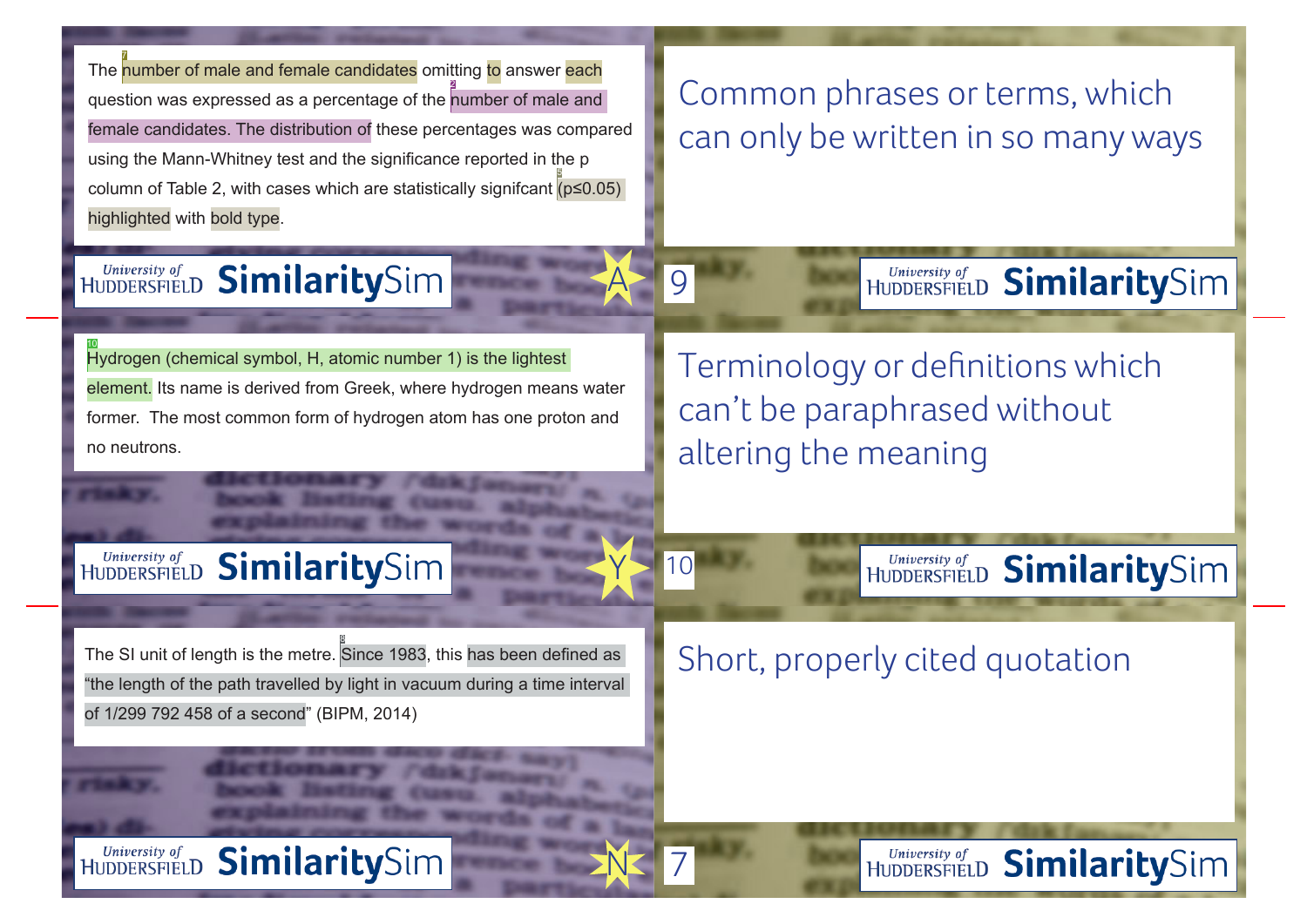The Channel Islands are a collection of islands in the English Channel off the north coast of France. They are divided into two British Crown Dependencies, the Bailiwicks of Guernsey and Jersey. Guernsey also includes the islands of Alderney, Sark and Herm, and smaller islands are divided between the two bailiwicks.

<u>ୁ</u>

# Poor attempt at paraphrasing, but with no attempt to reference

HUDDERSFIELD **Similarity**Sim

HUDDERSFIELD SimilaritySim

HUDDERSFIELD SimilaritySim

# HUDDERSFIELD SimilaritySim

5  $\overline{\mathsf{S}}$ 

4

R

U

3

The game was well received in a workshop of 25 participants (split into five groups), who struggled initially with the creation of their support system - on reflection, the lack of a 'widening focus' element to the activity at the start meant that some of the groups struggled to move away from the systems they knew themselves - but with assistance all groups managed to produce one. 4

The main game loop (timed delivery and completion of 'issues') worked perfectly, however, and kept the groups engaged with a high level of discussion. The three random 'events' introduced were liked and contested greatly, with groups clamouring for the small bags of sweets on offer.

At the end of the activity, in the reflection phase, it was clear that the groups had engaged with the key issues: principally, that the initial design of their system, and reviewing/improving it over time based on day to-day activity, was of vital importance (Moseley, 2010)

# HUDDERSFIELD SimilaritySim

Long section copied verbatim without quotation marks, with a citation at the end

Coombs, C. H., Miholland, J. E., & Womer, F. B. (1956). The assessment of partial knowledge. Educational and Psychological Measurement, 16, 13–37 cited in Lau et al (2011)

Downing, S. (2003). Guessing on selected-response examinations. Medical Education. 37(8) 670-671. doi: 10.1046/j.1365- 2923.2003.01585.x.

Espinosa, M. & Gardeazabal, J. (2010). Optimal correction for guessing in multiple-choice tests. Journal of Mathematical Psychology. 54 (5) 412-425. doi: 10.1016/j.jmp.2010.06.001. 9

Frary, R (1988) Formula Scoring of Multiple-Choice Tests (Correction for Guessing). Educational Measurement: Issues and Practice 7(2) 33-38

Haladyna, T. (2004). Developing and Validating Multiple-Choice Test Items. Mahwah, New Jersey: Lawrence Erlbaum Associates Inc.

## Bibliography showing many matches

HUDDERSFIELD **Similarity**Sim

4

7

3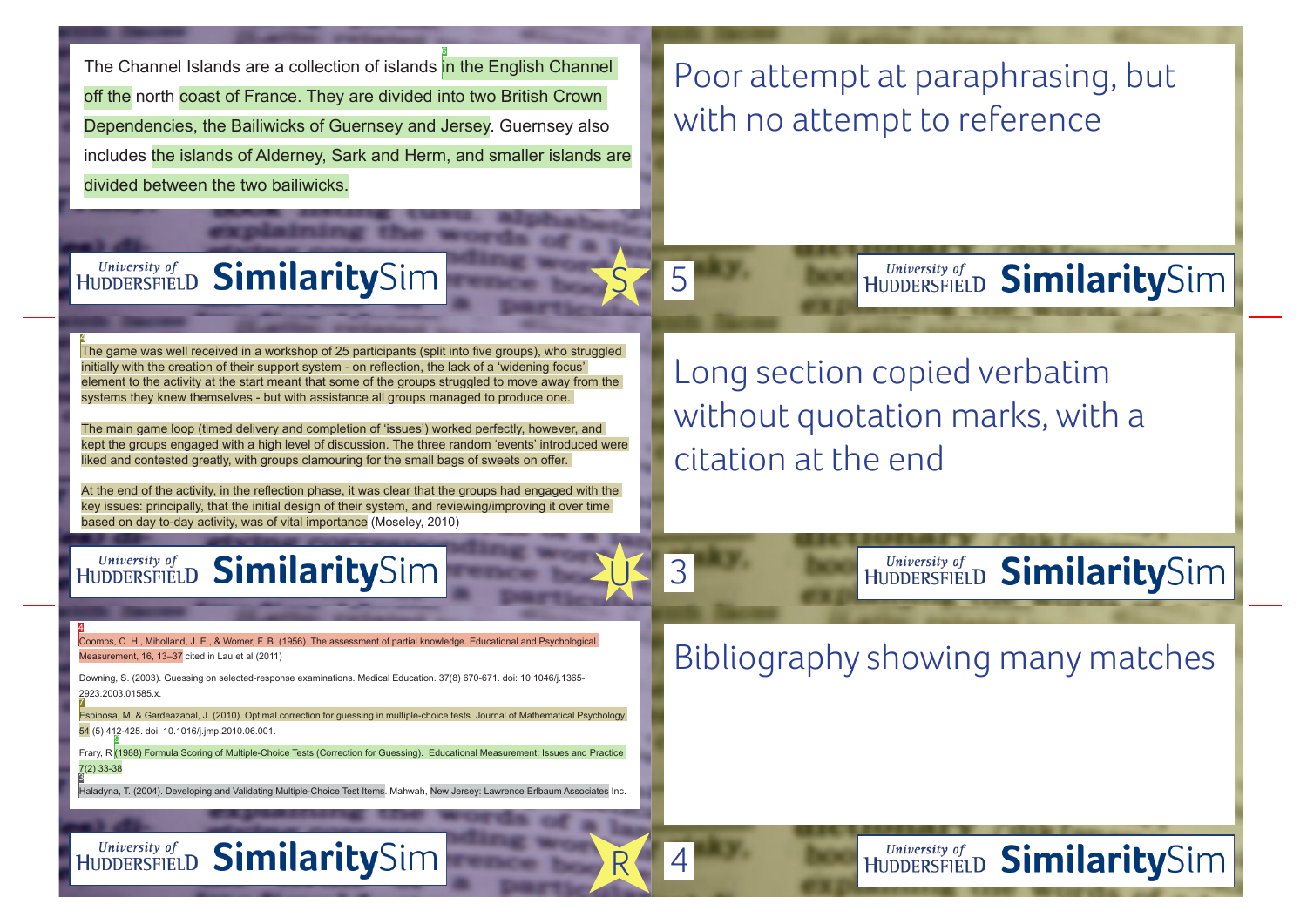Downing (2003) observes that random guessing is unlikely to occur unless a question is excessively difficult or is attempting to assess something that has not been taught, but argues that students are likely to make informed guesses by discounting some of the distractors which their partial knowledge leads them to believe are incorrect and then make an informed judgement of which of the remaining options is the most plausible. Downing notes that, in his field of medicine, most decisions are made without access to the optimum amount of information required, and asserts that making an informed guess is a valuable problem solving skill and so correct answers achieved through informed guessing are still appropriate indicators of student achievement.

# Properly referenced paraphrasing

# HUDDERSFIELD **Similarity**Sim

8 D

6

 $\overline{\mathbf{I}}$ 

Among its achievements, the institution - which previously <mark>won the title.</mark> of Entrepreneurial University of the Year - established the 3M Buckley Innovation Centre to foster business partnerships; quadrupled its international income since 2006; and in 2012 became the first university where 100 per cent of academic staff had achieved fellowship of the HE Academy. (Baker,2013)

# Poor attempt at paraphrasing, but with a reference

University of<br>HUDDERSFIELD SimilaritySim

HUDDERSFIELD SimilaritySim

HUDDERSFIELD **Similarity**Sim